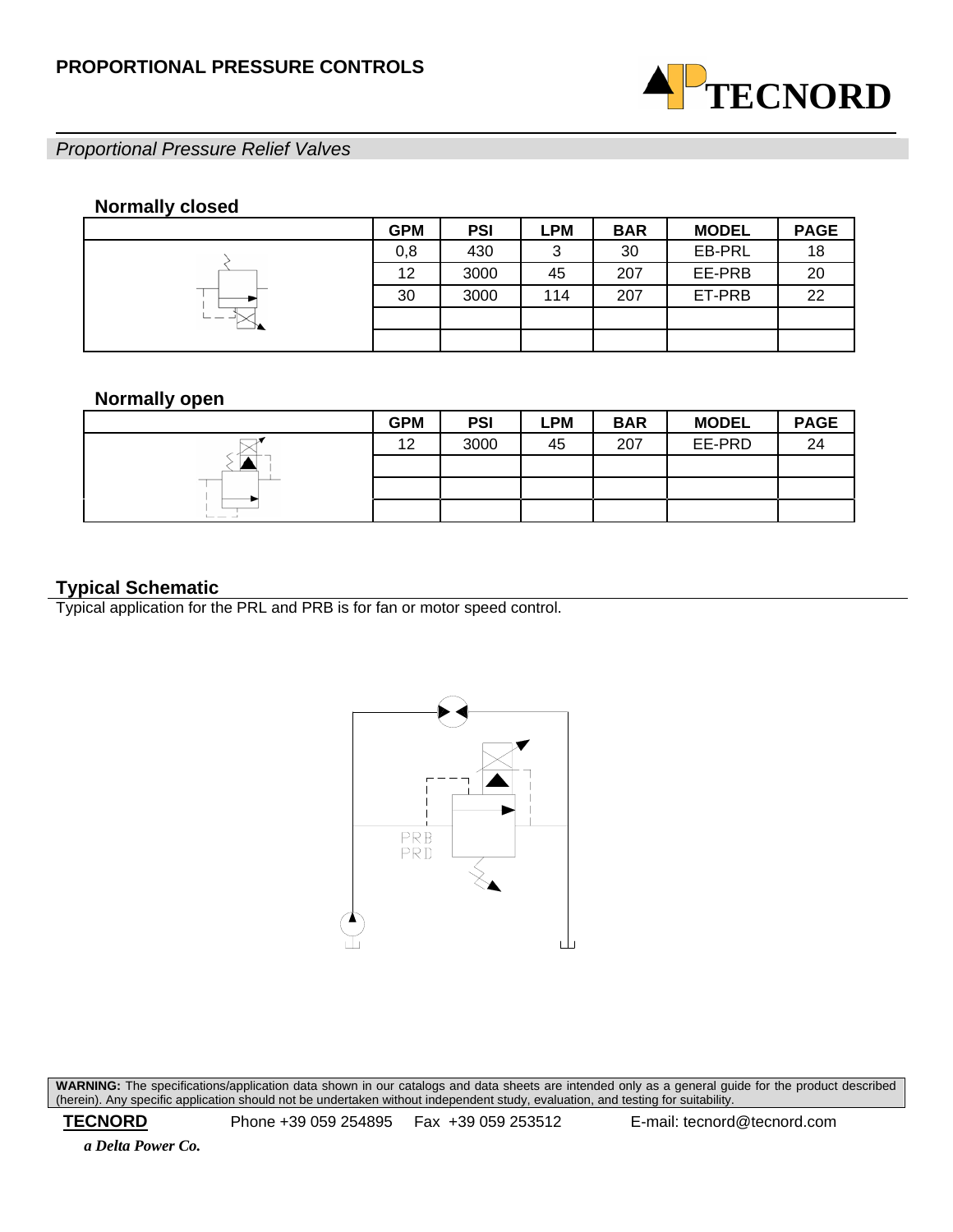

# *EB-PRL 2 Way, Normally Closed, Low Pressure Proportional Relief Valve*

### **DESCRIPTION**

8 size, 3/4"-16 thread, solenoid operated, 2 way normally closed poppet style, proportional flow control valve.

### **OPERATION**

The EB-PRL blocks flow from (2) to (1) until sufficient pressure is present at (2) to offset a spring induced force. As solenoid current is increased, it offsets a portion of this force, resulting in a lower relief pressure. Can be infinitely adjusted across a prescribed range in response to a PWM (Pulse Width Modulated) current. Pressure output is inversely proportional to the current input. This valve is intended for use as a pressure limiting device in low pressure applications.

Note: backpressure on port (1) becomes additive to the pressure setting at a 1:1 ratio.

#### **FEATURES**

- Efficient wet-armature construction.
- Cartridges are voltage interchangeable.
- Industry common cavity.
- Unitized, molded coil design.
- Continuous duty rated solenoid.
- Optional coil voltages and terminations.

# 2 **HYDRAULIC SYMBOL**



Pressure (bar) vs Current (mA) Characteristic



Standard pressure setting is  $0 - 24$  bar. On request, the maximum value can be set in the range 10 – 30 bar

### **PERFORMANCE VALVE SPECIFICATIONS**

| Nominal Flow Rate                            | 0,8 GPM (3 LPM)                              |
|----------------------------------------------|----------------------------------------------|
| Max Inlet Pressure                           | 430 PSI (30 bar)                             |
| Controlled pressure range                    | (see graph)                                  |
| Leakage at rest                              | max 10 cc/min at 30 bar                      |
| Reduced pressure tolerance                   | + / - 4%                                     |
| <b>Viscosity Range</b>                       | 36 to 3000 SSU (3 to 647 cSt)                |
| <b>Filtration</b>                            | ISO 18/16/13                                 |
| <b>Media Operating Temperature</b><br>Range  | -40° to 250° F (-40° to 120° C)              |
| Weight                                       | .58 lbs. (.26 kg)                            |
| Operating Fluid Media                        | General Purpose Hydraulic<br>Fluid           |
| Cartridge Torque Requirements                | 25 ft-lbs (34 Nm)                            |
| Coil Nut Torque Requirements                 | 4-6 ft-lbs (5.4 -8.1 Nm)                     |
| Cavity                                       | POWER 2W                                     |
| Cavity Tools kit (form tool,<br>reamer, tap) | 40500005                                     |
| <b>COIL SPECIFICATIONS</b>                   |                                              |
| <b>Current Supply Characteristics</b>        | PWM (Pulse Width<br>Modulation)              |
| <b>Rated Current Range</b>                   | $0 - 700$ mA                                 |
| PWM or Super-imposed Dither<br>Frequency     | 150 - 200 Hz                                 |
| Coil Resistance at 68°F (20°C)               | 7,5 Ohm (12 Vdc) / 28 Ohm<br>(24 Vdc) +/- 5% |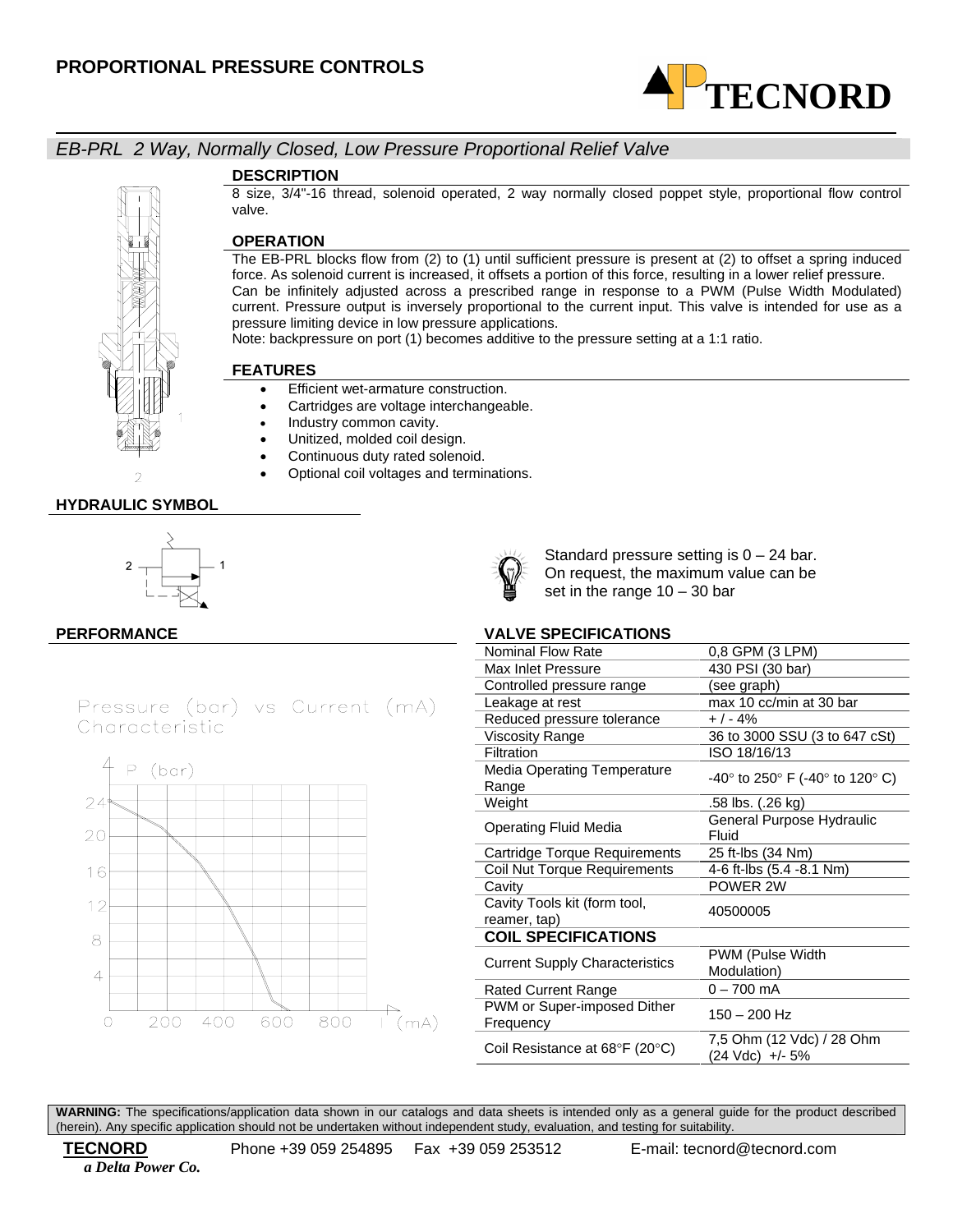



2A THREAD (for bodies style and sizes see section "Accessories")

**TECNORD**



**Approximate Coil Weight: .42lbs (.19 kg)**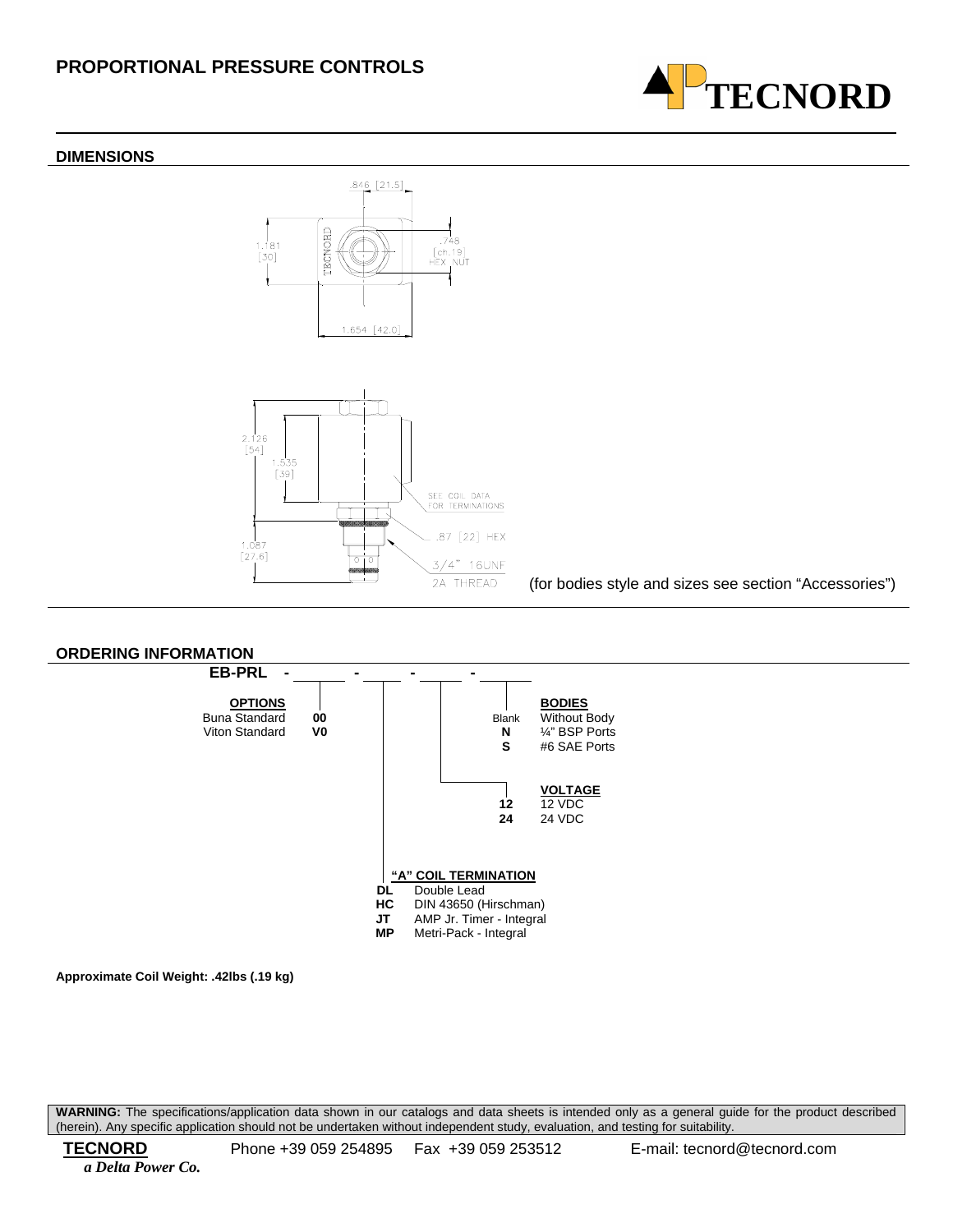

# *EE-PRB 2 Way, Normally Closed, Proportional Relief Valve*

### **DESCRIPTION**

10 size, 7/8-14 thread, "Delta" series, solenoid operated, 2 way normally closed, pilot operated spool type relief valve.

## **OPERATION**

The EE-PRB blocks flow from (2) to (1) until sufficient pressure is present at (2) to offset a spring induced force. As solenoid current is increased, it offsets a portion of this force, resulting in a lower relief pressure. Can be infinitely adjusted across a prescribed range in response to a PWM (Pulse Width Modulated) current. Pressure output is inversely proportional to the current input. With full current applied to the solenoid, the valve will free flow from (2) to (1), at approximately 50 PSI (3,5 bar)

Note: Backpressure on port (1) becomes additive to the pressure setting at a 1:1 ratio.

### **FEATURES**

- Efficient wet-armature construction. • Cartridges are voltage interchangeable.
	- Industry common cavity.
	- Unitized, molded coil design.
	- Continuous duty rated solenoid.
	- Optional coil voltages and terminations.

### **HYDRAULIC SYMBOL**





Great for fan drive motor control.

**For best performance valve must be purged of air**. Locate below reservoir or add check valve to return.

**PERFORMANCE** 

Actual Test Data (Cartridge Only) **VALVE SPECIFICATIONS** 



| טווטה וסאו ווטבר וט                             |                                 |
|-------------------------------------------------|---------------------------------|
| <b>Nominal Flow</b>                             | 0-12 GPM (0-45 LPM)             |
| <b>Operating Range</b>                          | 50 - 3000 PSI (3.4-207 bar)     |
| <b>Typical Hysteresis</b>                       | 10% Max                         |
| <b>Viscosity Range</b>                          | 36 to 3000 SSU (3 to 647 cSt)   |
| Filtration                                      | ISO 18/16/13                    |
| Media Operating<br>Temperature Range            | -40° to 250° F (-40° to 120° C) |
| Weight                                          | .78 lbs. (.35 kg)               |
| Operating Fluid Media                           | General Purpose Hydraulic Fluid |
| Cartridge Torque<br>Requirements                | 30 ft-lbs (40.6 Nm)             |
| Coil Nut Torque<br>Requirements                 | 5-7 ft-lbs (6.8-9.5 Nm)         |
| Cavity                                          | DELTA 2W                        |
| Cavity Tools kit (form tool,<br>reamer, tap)    | 40500000                        |
| Seal Kit                                        | 21191202                        |
| <b>COIL SPECIFICATIONS</b>                      |                                 |
| <b>Current Supply</b><br>Characteristics        | PWM (Pulse Width Modulation)    |
| <b>Rated Current Range</b>                      | 200 – 1600 mA                   |
| PWM or Super-imposed<br><b>Dither Frequency</b> | 500 Hz                          |
| Coil Resistance (12 Vdc)                        | 5.1 Ohm +/- 5% at 68°F (20°C)   |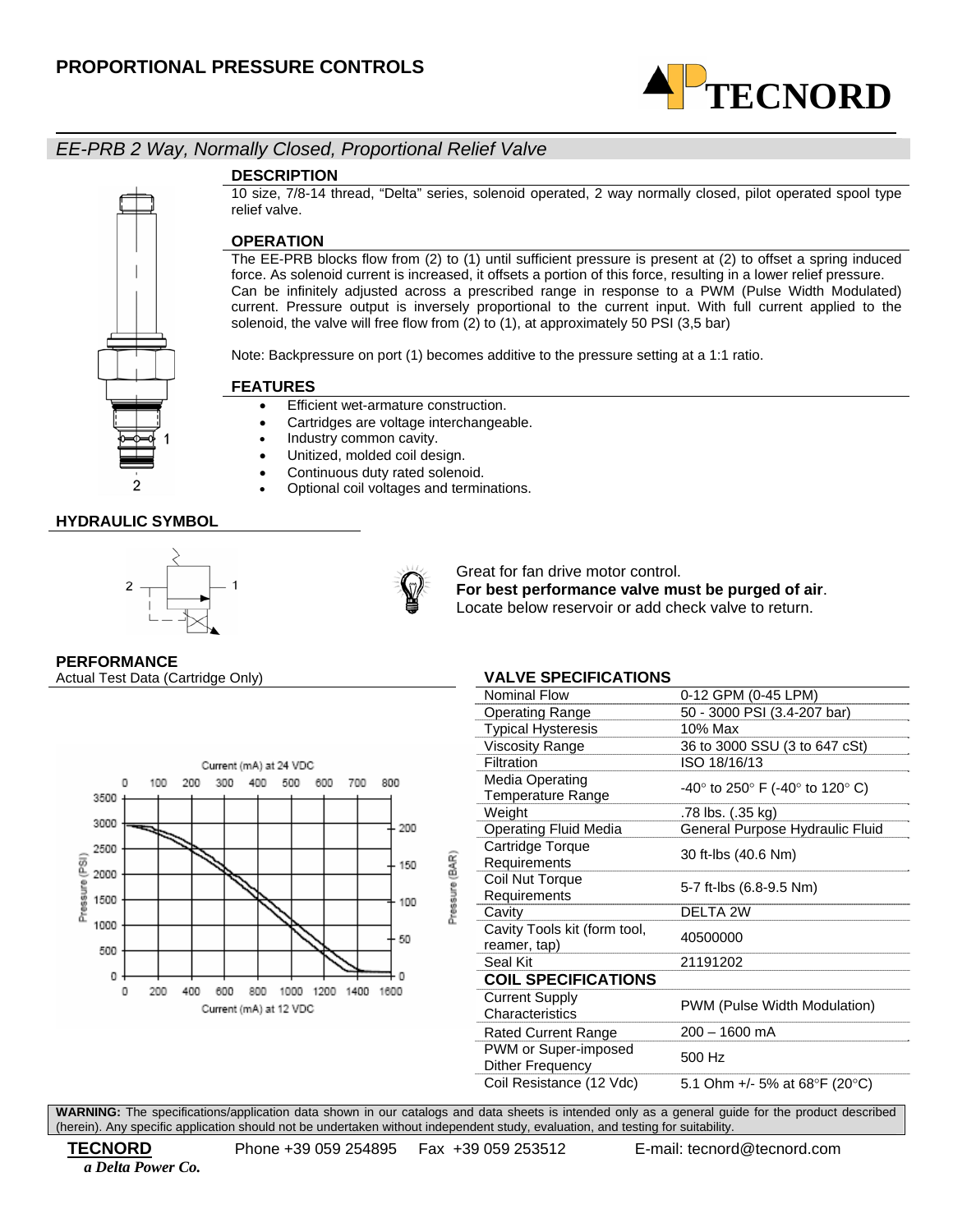

#### **DIMENSIONS**



#### (for bodies style and sizes see section " Accessories")



**Approximate Coil Weight: .89 lbs. (.41 kg.)**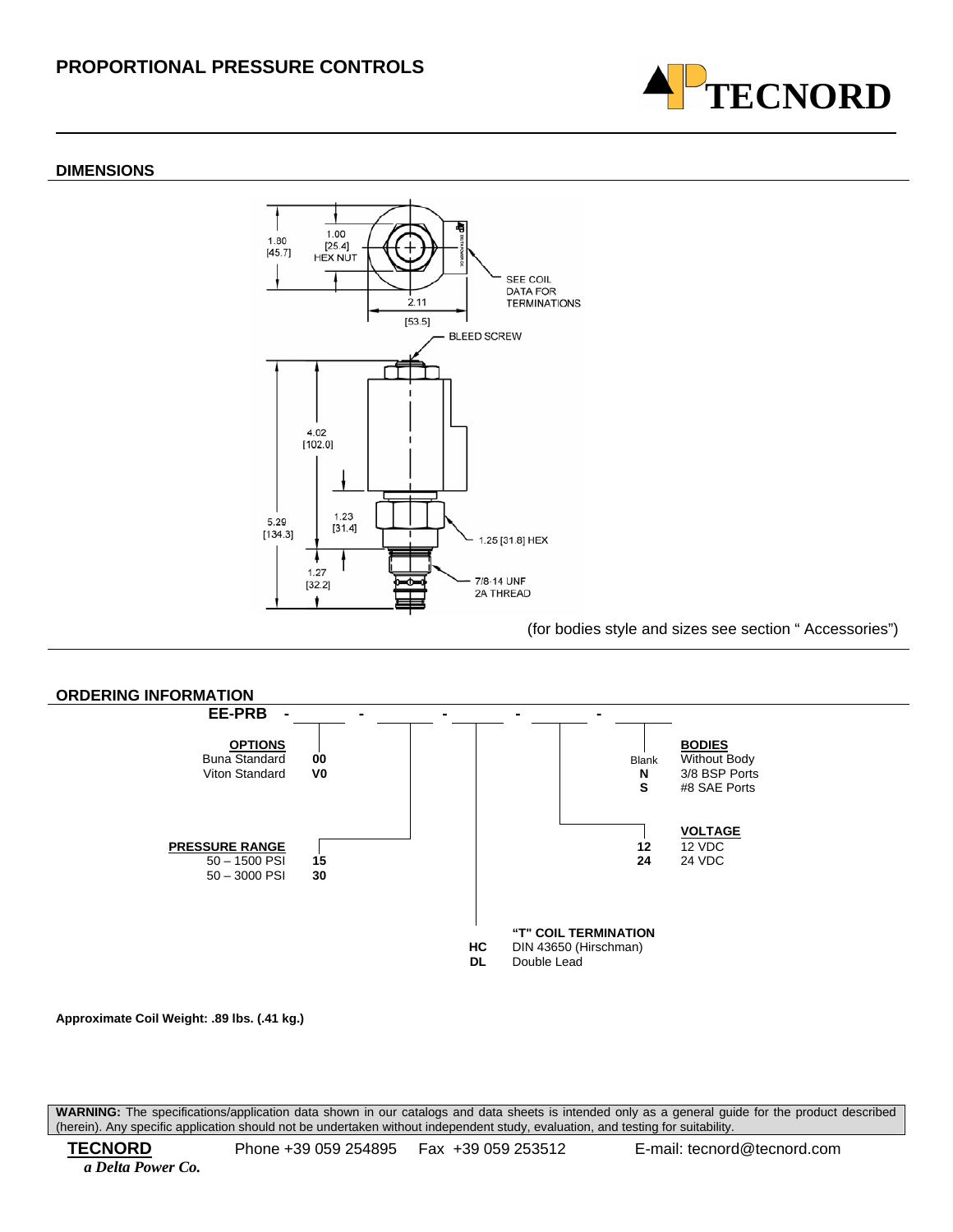

# *ET-PRB 2 Way, Normally Closed, Proportional Relief Valve*

### **DESCRIPTION**

12 size, 1 1/16-12 thread, "Tecnord" series, solenoid operated, 2 way normally closed, pilot operated relief valve.

# **OPERATION**

The ET-PRB blocks flow from (2) to (1) until sufficient pressure is present at (2) to offset the a spring induced force. As solenoid current is increased, its force offsets a portion of the spring force, resulting in a lower relief pressure.

Can be infinitely adjusted across a prescribed range in response to a PWM current. Pressure output is inversely proportional to the current input. With full current applied to the solenoid, the valve will free flow from (2) to (1) at approximately 50 PSI.

Note: Backpressure on port (1) becomes additive to the pressure setting at a 1:1 ratio.

### **FEATURES**

- Efficient wet-armature construction.
- Cartridges are voltage interchangeable.
- Industry common cavity.
- Unitized, molded coil design.
- Continuous duty rated solenoid.
- Optional coil voltages and terminations.

### **HYDRAULIC SYMBOL**

2





Great for fan drive motor control **For best performance valve must be purged of air.**  Locate below reservoir or add check valve to return.

# **PERFORMANCE**

Actual Test Data (Cartridge Only) **VALVE SPECIFICATIONS** 



| Nominal Flow                                                              | 0-30 GPM (0-114 LPM)                                                |  |
|---------------------------------------------------------------------------|---------------------------------------------------------------------|--|
| <b>Operating Range</b>                                                    | 50-3000 PSI (3-207 bar)                                             |  |
| <b>Typical Hysteresis</b>                                                 | 5%                                                                  |  |
| <b>Viscosity Range</b>                                                    | 36 to 3000 SSU (3 to 647 cSt)                                       |  |
| Filtration                                                                | ISO 18/16/13                                                        |  |
| Media Operating<br><b>Temperature Range</b>                               | -40 $\degree$ to 250 $\degree$ F (-40 $\degree$ to 120 $\degree$ C) |  |
| Weight                                                                    | .77 lbs. (.35 kg)                                                   |  |
| Operating Fluid Media                                                     | General Purpose Hydraulic Fluid                                     |  |
| Cartridge Torque<br>Requirements                                          | 70 ft-lbs (92 Nm)                                                   |  |
| Coil Nut Torque<br>Requirements                                           | 5-7 ft-lbs (6.8-9.5 Nm)                                             |  |
| Cavity                                                                    | <b>TECNORD 2W</b>                                                   |  |
| Cavity Toolsv kit (form tool,<br>reamer, tap)                             | 40500032                                                            |  |
| Seal Kit                                                                  | 21191300                                                            |  |
| <b>COIL SPECIFICATIONS</b>                                                |                                                                     |  |
| <b>Current Supply</b><br>Characteristics                                  | PWM (Pulse Width Modulation)                                        |  |
| Rated Current Range                                                       | $200 - 1600$ mA                                                     |  |
| PWM or Super-imposed<br>Dither Frequency                                  | 500 Hz                                                              |  |
| Coil Resistance (12 Vdc)                                                  | 5.1 Ohm +/- 5% at 68°F (20°C)                                       |  |
| data sheets is intended only as a general quide for the product described |                                                                     |  |

**WARNING:** The specifications/application data shown in our catalogs and (herein). Any specific application should not be undertaken without independent study, evaluation, and testing for suitability.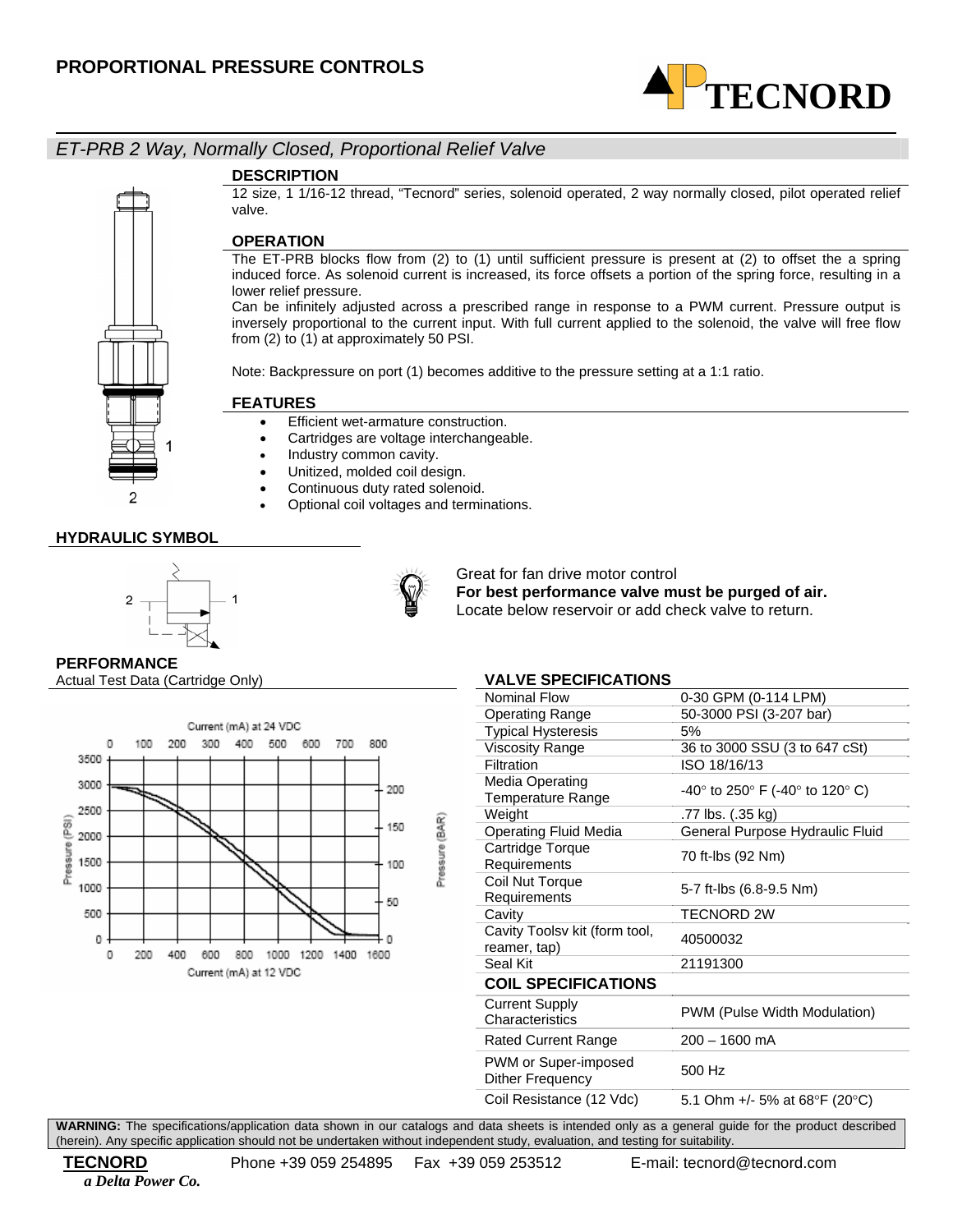#### **DIMENSIONS**



**TECNORD**



**Approximate Coil Weight: .89 lbs. (.41 kg.)**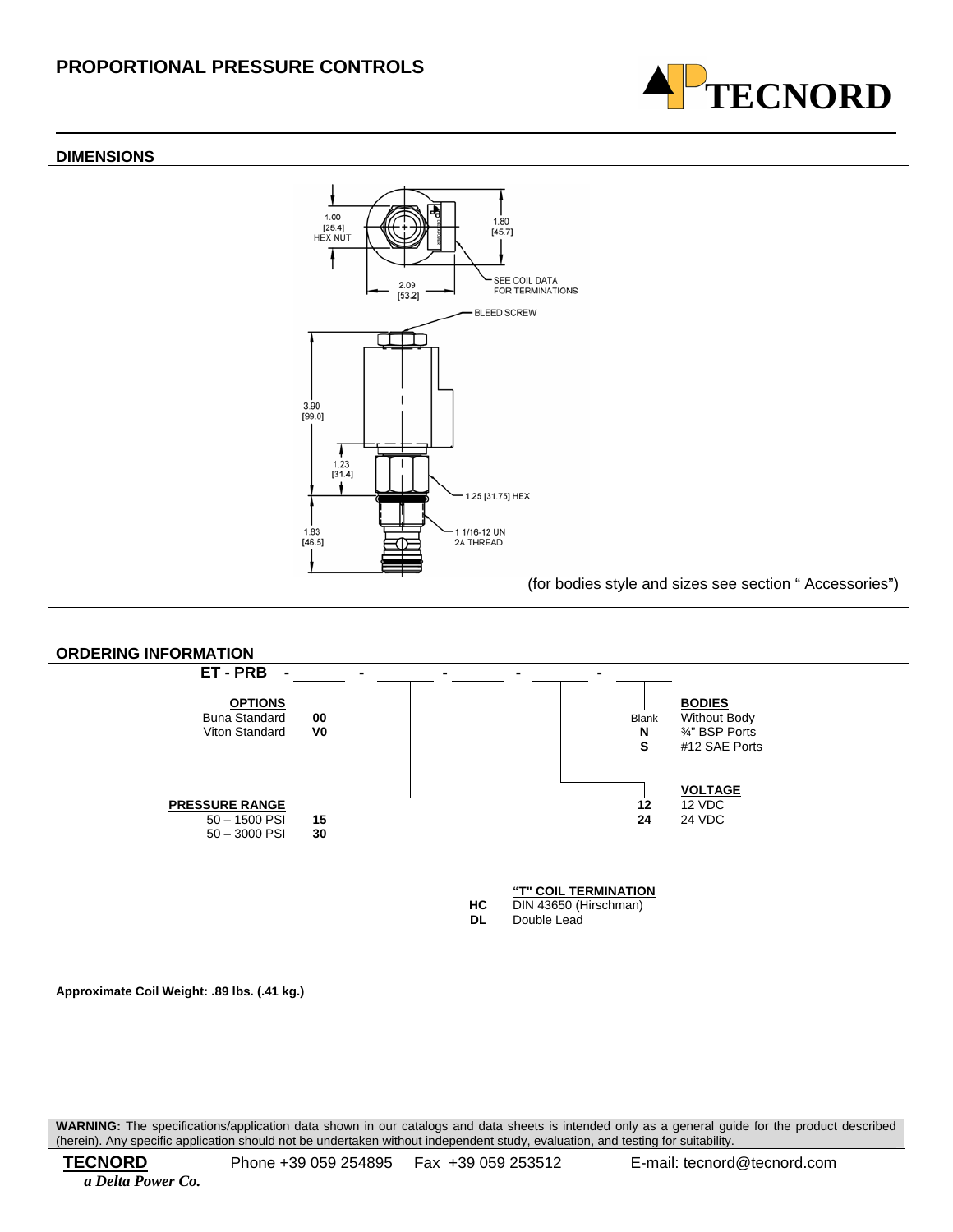

# *EE-PRD 2 Way, Normally Open, Proportional Relief Valve*

### **DESCRIPTION**

10 size, 7/8-14 thread, "Delta" series, solenoid operated, 2 way normally open, pilot operated spool type relief valve.

## **OPERATION**

The EE-PRD blocks flow from (2) to (1) until sufficient pressure is present at (2) to offset the electrically induced solenoid force.

Can be infinitely adjusted across a prescribed range in response to a PWM (Pulse Width Modulated) current. Pressure output is proportional to the current input. With no current applied to the solenoid, the valve will free flow from (2) to (1) at approximately 50 PSI.

Note: Backpressure on port (1) becomes additive to the pressure setting at a 1:1 ratio.

### **FEATURES**

- Efficient wet-armature construction.
- Cartridges are voltage interchangeable.
- Industry common cavity.
- Unitized, molded coil design.
- Continuous duty rated solenoid.
- Optional coil voltages and terminations.

## **HYDRAULIC SYMBOL**

 $\Box$ 





**For best performance valve must be purged of air.**  Locate below reservoir or add check valve to return.

# **PERFORMANCE**

Actual Test Data (Cartridge Only) **VALVE SPECIFICATIONS** 



| <b>Nominal Flow</b>          | 0-12 GPM (0-45 LPM)             |
|------------------------------|---------------------------------|
| <b>Operating Range</b>       | 50-3000 PSI (3-207 bar)         |
| <b>Typical Hysteresis</b>    | 5%                              |
| <b>Viscosity Range</b>       | 36 to 3000 SSU (3 to 647 cSt)   |
| Filtration                   | ISO 18/16/13                    |
| Media Operating              | -40° to 250° F (-40° to 120° C) |
| <b>Temperature Range</b>     |                                 |
| Weight                       | .30 lbs. (.13 kg)               |
| <b>Operating Fluid Media</b> | General Purpose Hydraulic Fluid |
| Cartridge Torque             | 30 ft-lbs (40.6 Nm)             |
| Requirements                 |                                 |
| Coil Nut Torque              | 4-6 ft-lbs (5.4-8.1 Nm)         |
| Requirements                 |                                 |
| Cavity                       | DELTA 2W                        |
| Cavity Tools Kit (form tool, | 40500000                        |
| reamer, tap)                 |                                 |
| Seal Kit                     | 21191202                        |
| <b>COIL SPECIFICATIONS</b>   |                                 |
| <b>Current Supply</b>        | PWM (Pulse Width Modulation)    |
| Characteristics              |                                 |
| <b>Rated Current Range</b>   | $200 - 1100$ mA                 |
| PWM or Super-imposed         | 500 Hz                          |
| Dither Frequency             |                                 |
| Coil Resistance (12 Vdc)     | 5.9 Ohm +/- 5% at 68°F (20°C)   |
|                              |                                 |